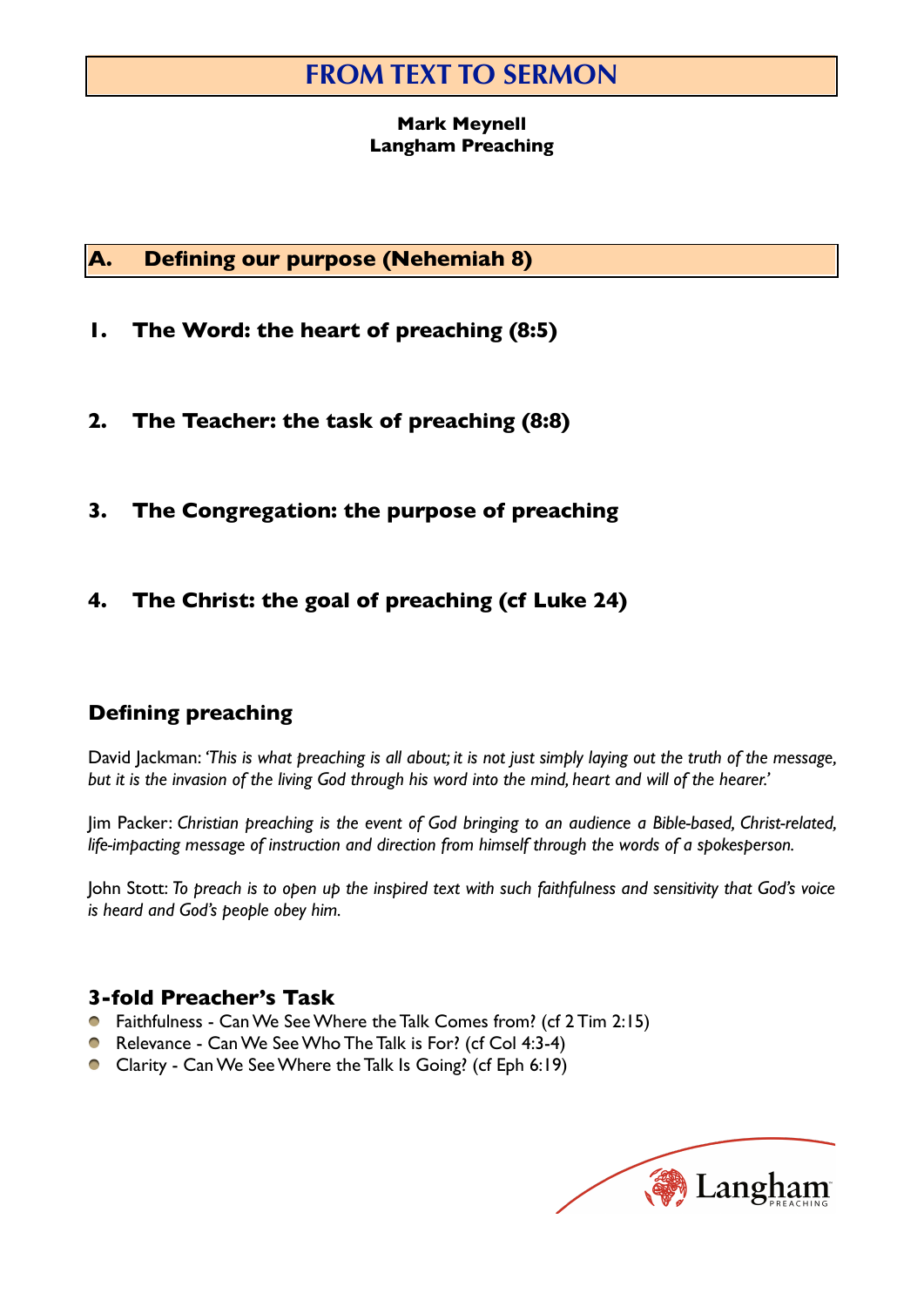# **B. Understanding the text**

### **The journey from the Bible passage to the sermon** See **PAPER 1 'From text to sermon'**

### **TEXT**

The **meat** of the text The **bones** of the text The **heart** of the text

The **bridge** to the

**SERMON Heartbeat Skeleton Flesh**

**Understanding the text**

### **GOD SPOKE … TO THEM … FOR US**

- **1. Where the text fits**
- **The Bible is a library**
- **The Bible is history**
- **The Bible is a unity**

# **2. What the text says**

### *See PAPER 2 'Studying a Bible passage'*

- **Exegesis**
- NOT **Eisegesis**

### **a) Understanding the passage in context** What type of literature is it? What is the context?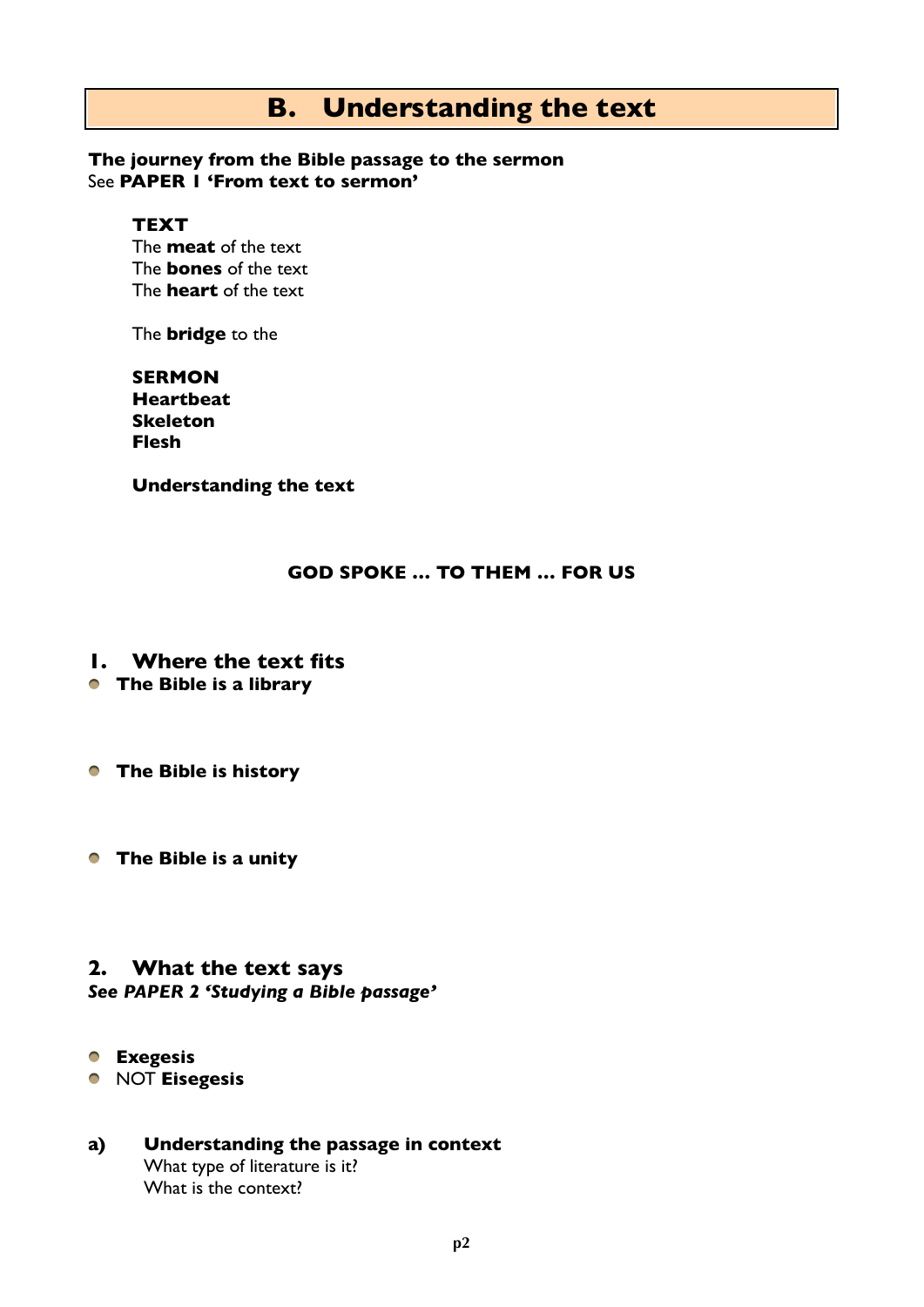### **b) Understanding the passage in detail (exegesis)**

Significant words or ideas to check? Images and metaphors? Using our senses! Units of thought? Structure or flow of thought? Main theme or point? Original meaning of this passage?

### **c) Understanding the passage in relation to the whole Bible**

### **A worked example: Colossians 1:15-20**

- o Type of literature
- o Context
- o Words, images…
- o Flow of thought
- o Main theme
- o Other parts of the Bible?

#### **Passage Summary:**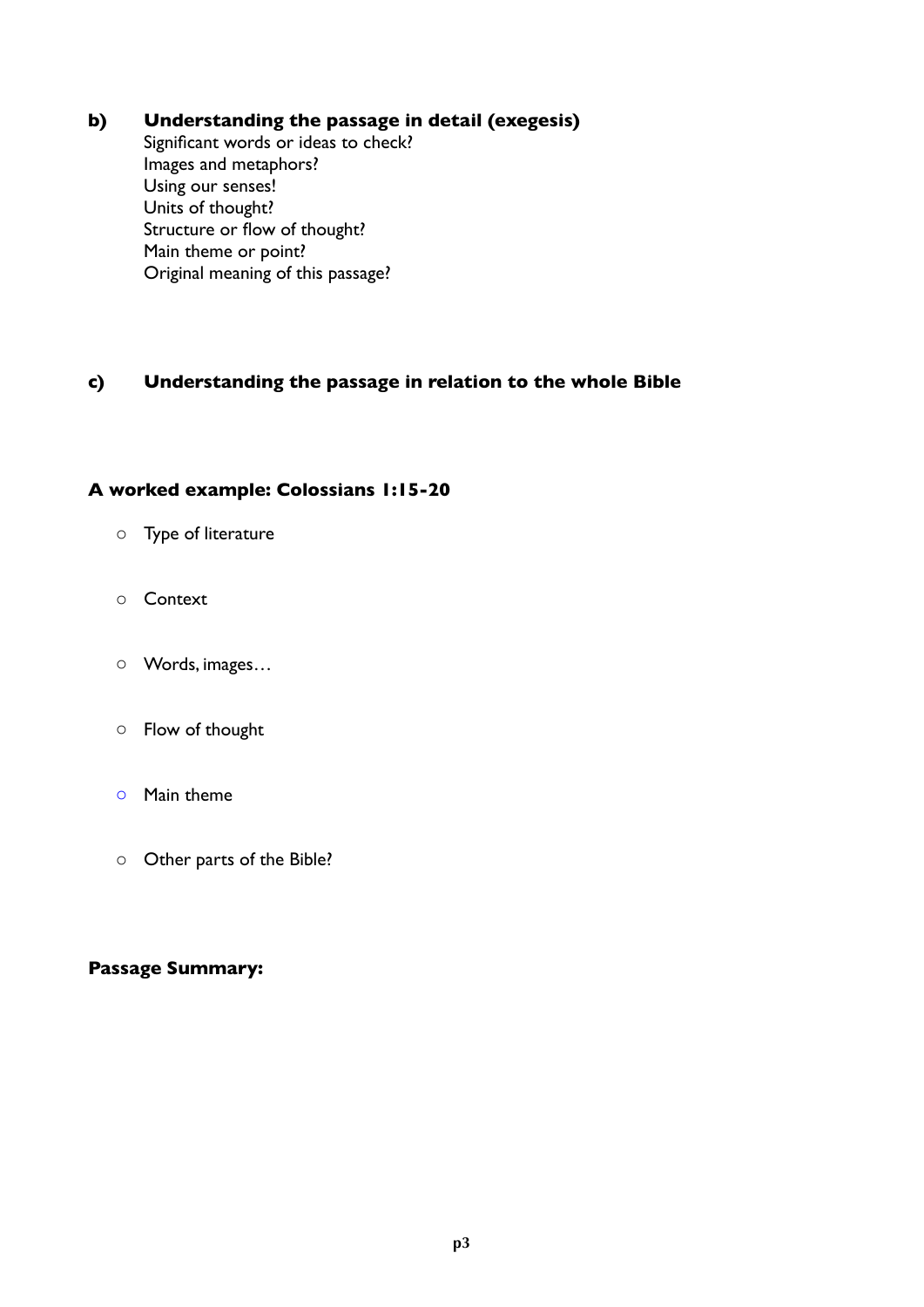### **From Text to Sermon PART 2 CROSSING THE BRIDGE Mark Meynell**

# **C. Building a bridge from the text to sermon**

### **Crafting the message**

**1. The heart – purpose, theme, intention**

### **2. The bones – the structure or framework**

### **i) Helping the listeners**

- o significance of the text
- o concentration
- o memory

### **ii) Helping the preacher**

- o careful preparation
- o Preaching guide

### **Worked example: Colossians 1:15-20**

### **3. Putting flesh on the bones**

#### *See PAPER 3 Working on a sermon outline*

#### **The importance of application**

- o Direct
- o Personal
- o Sustained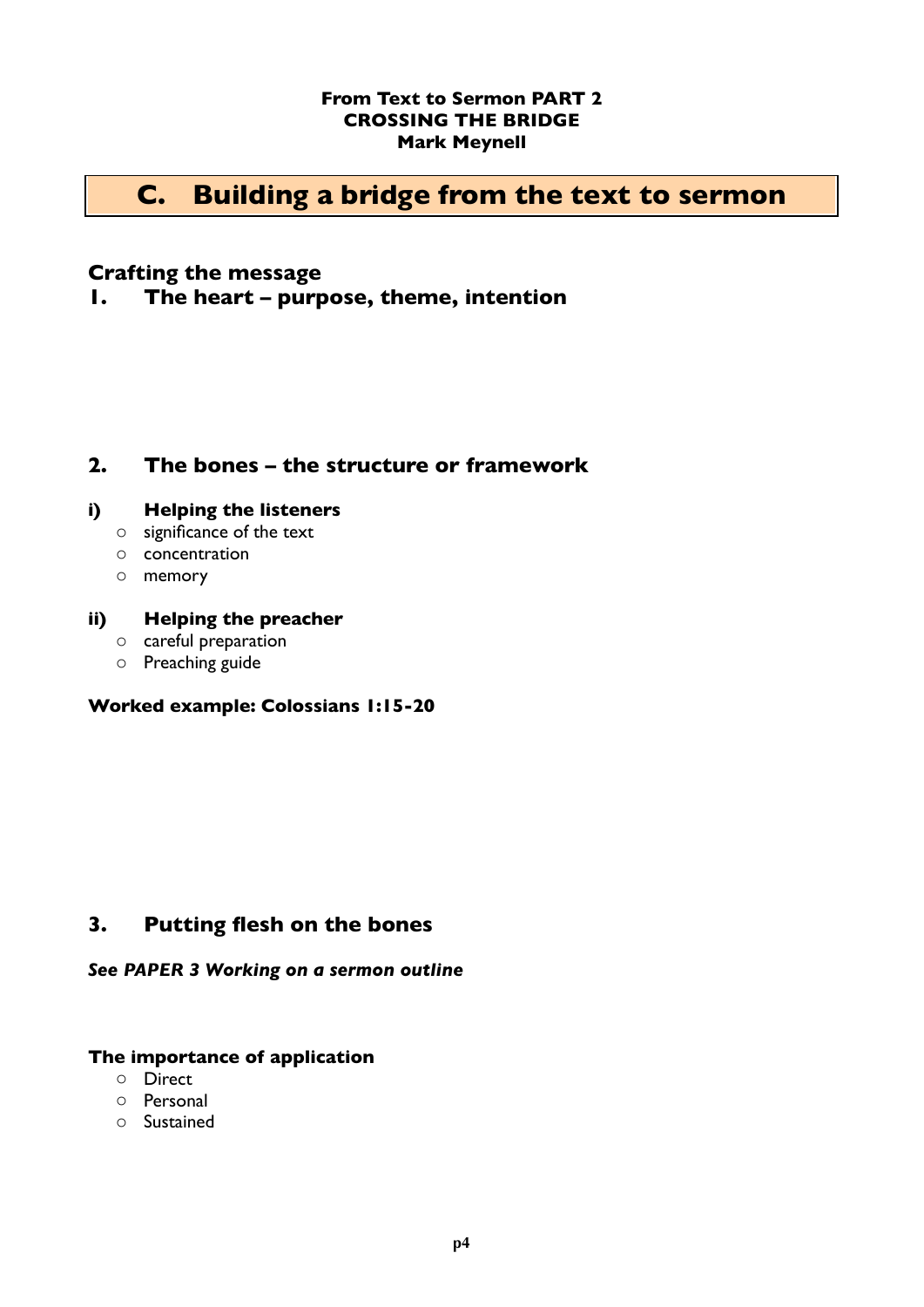### **The purpose of the introduction**

- o Gaining a hearing
- o Bridges the Bible and the world of the listeners
- o Bridges to the main theme

#### **The discipline of the conclusion**

- o Summarise the theme
- o Bring it home
- o Keep it short!

**A final check-list!**

**Introduction:** interesting, relevant, leading to the theme? **Main body:** clear structure, main points true to the theme, explanation and application? **Conclusion:** forceful summary and application? **Generally:** length OK? Notes clear? Words, examples, application interesting and relevant?

**Remembering our purpose:** *Christian preaching is the event of God bringing to an audience a Bible-based, Christ-related, life-impacting message of instruction and direction from himself through the words of a spokesperson. (Jim Packer)*